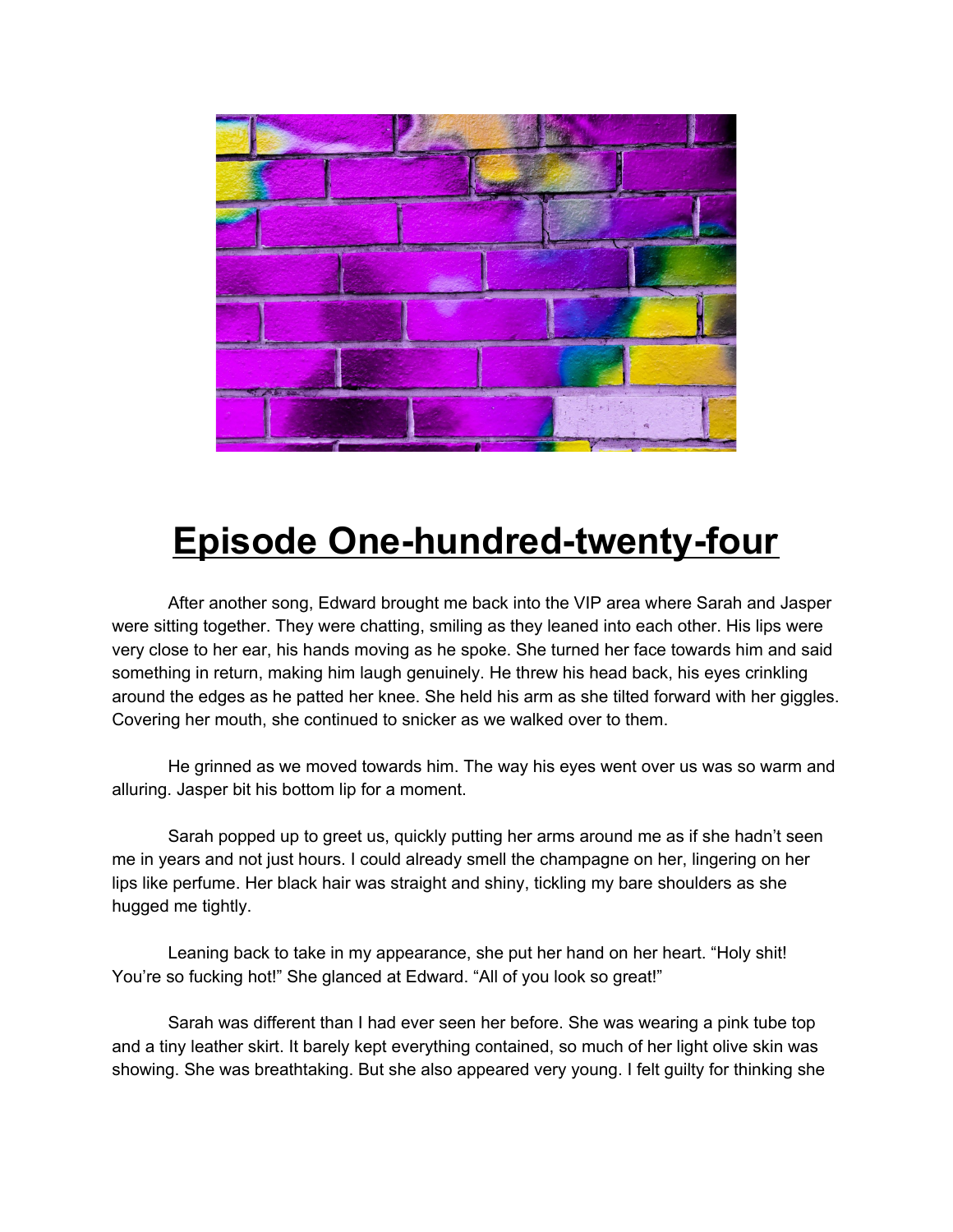was so attractive. But I could tell by the boys' expressions they thought she was gorgeous, too. They were closer to her age, though.

"So are you!" I assured her, but she shook her head, ducking as she pushed her hair over her ear. "No! Really!"

"That's what I was telling her," Jasper said with a teasing smirk, winking at her.

She giggled, rolling her eyes. "We need a bottle of champagne to toast with!" She yelled over the music. Everyone nodded in agreement. The one on the table was already empty, so she beckoned over a waitress for another. Her gestures were big, waving her arm over her head. She drank a lot before she came.

"And a round of water for everyone, too," I added quickly before she could leave. "I will not be hungover because I can't keep up with y'all. You're half my age."

Gasping in mock horror, she touched her hand to her heart. "I am not!" She pretended to pout before laughing. "I'm two-thirds your age. I think. Half your age would be like sixteen."

She wasn't helping.

"Mm, close enough," I quipped, finally sitting on Edward's lap on one of the leather couches that were in the lounge. He chuckled at my attitude before lightly kissing the back of my shoulder, his arms going around my waist. Placing his chin on it, he grinned contentedly.

"I want you to know that I will dance with all of you tonight," she promised seriously as she waved her finger around. "So, you better try to keep up."

"I don't think that'll be a problem," Edward spoke for me, squeezing my stomach with his hand. I tilted my head slightly to look at him, and he raised an eyebrow. "As I've said before, you're energetic."

When they returned with our drinks, Sarah passed us both a glass before filling the one Jasper was holding to the very top. "So, a toast to good movies and new friends!" She grinned, lifting the flute into the air proudly. "This has been one of the best experiences of my career, and I am so glad I met all of you."

"Even me?" Jasper teased, placing his hand on her knee. Instead of answering, she winked at him and clinked her glass to his. He lifted his cup to his grinning lips and took a sip.

"Yes! Because now I have someone extra handsome to dance with tonight!" She flirted smoothly, leaning into him with her hand on his thigh. They were both hams and enjoyed showing off.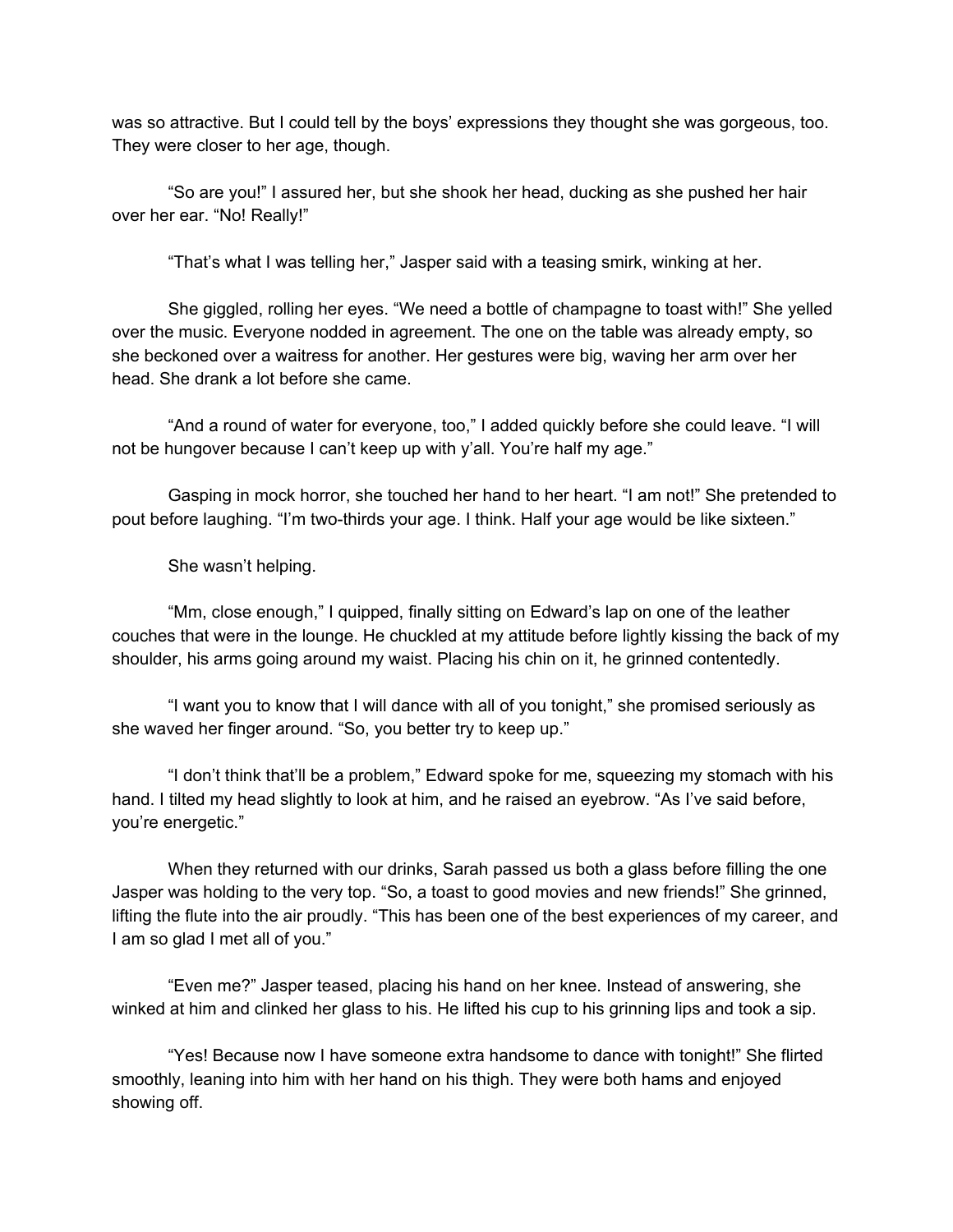He obviously liked it, sucking on his bottom lip for a moment as he looked over her scantily clad body. "Oh, sweetheart, are you sure you're a lesbian?" He cooed. She giggled at him, her cheeks pink with his charm. "Cheers, darling." He returned her wink, raising his glass once more.

I could see our boyfriend smirking to himself, trying not to roll his eyes. He was being playful for us.

Everyone clinked flutes and finished their glass in one go. Sarah poured me another, grinning wickedly as she did. She filled it to the very top, almost overflowing.

"Oh, my god. Are you really trying to get me drunk tonight?" I questioned after slurping up some bubbles from the top so it wouldn't spill. She giggled sinfully. "You are!"

"Okay! Maybe a little, tiny, bit!" She tried to say as innocently as possible, but it really didn't work. Sarah pinched her fingers together. "Teensy-bit. It sounds like so much fun! I want to see what you're like when you're drunk!"

I covered my face with my free hand. "I'm a hot mess. Ask him." I pointed to the man behind me.

The last time I seriously had anything, we fought.

"Just the once, and that's because I made you mad," Edward responded with a smirk. He pursed his lips for a moment. "And that was my fault. You're fun drunk, actually."

Shaking my head, I finished my second glass. Sarah poured me another right away, emptying the bottle. She immediately flagged the waitress again, adding the spent one to the table with the other. It was dotted with confetti, the lights of the club reflecting off of them.

Soon, there was another and a few bottles of beer. Then, there were several shot glasses that had been filled with expensive whiskey. Sarah bought the liquor for the table when she learned Edward liked it. They wouldn't let it go to waste. She just kept pouring.

"Come on! Let's go dancing!" Sarah shouted as she hopped up to her feet when we finished the bottle. When she did, she grabbed Jasper's hands with both of hers. They were so tiny in them. He looked rather surprised. "Unless you think your boyfriend will mind?" She wiggled her shoulders at him, making her breasts jiggle.

Jasper automatically glanced over at Edward and me, his mouth opening and closing for a moment. It made me smirk. He really was so obvious. He quickly brought his eyes back to her before he cleared his throat and shook his head. "No, he won't mind at all. Let's go."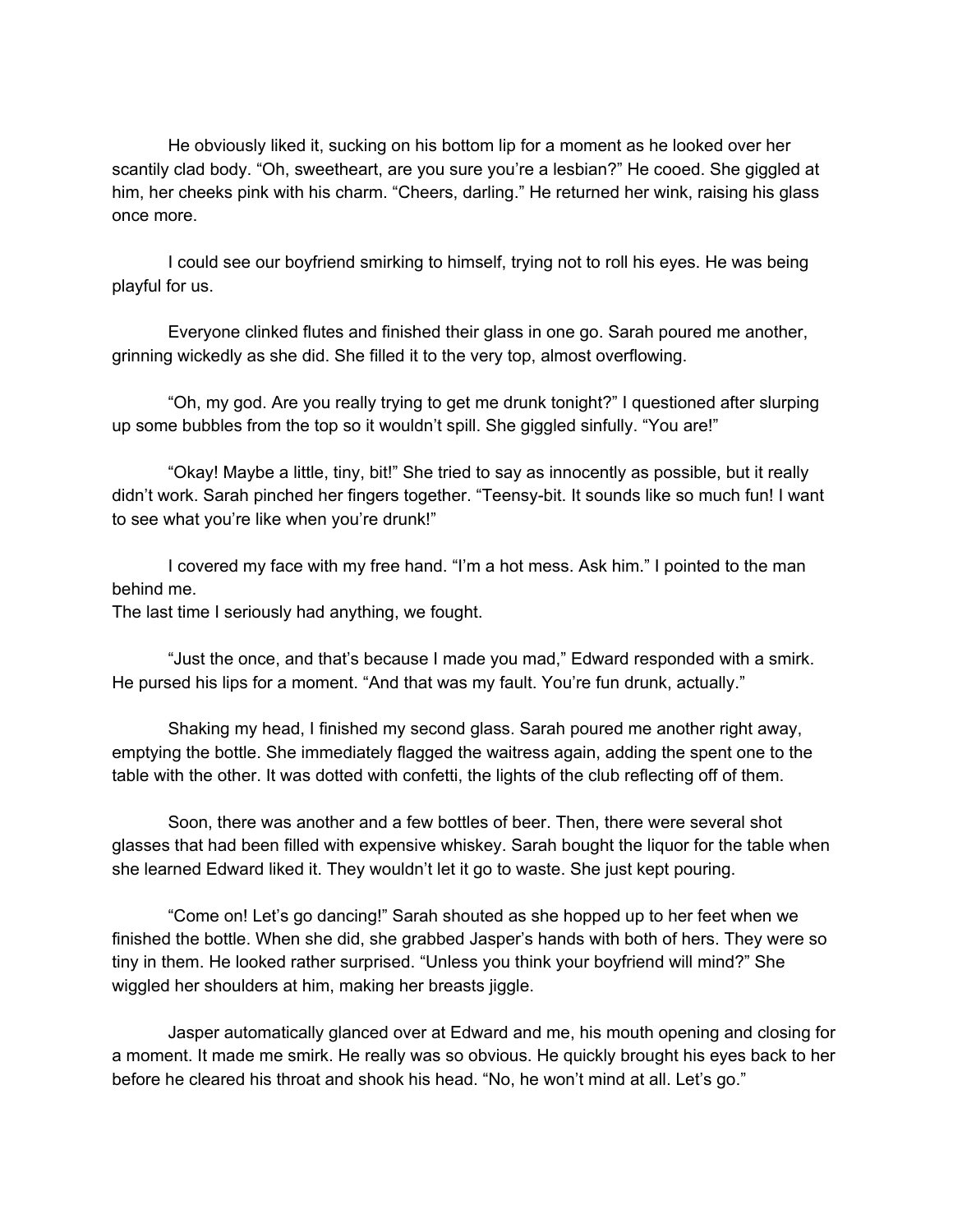When we got to the floor, he yanked her to him roughly. She laughed, putting her hands around his neck as his palms smoothed up her back. He was going to dance with her far more aggressively than he would have with me because he wasn't concerned about how it looked. But Jasper was drunk, and they were only friends. Her fingers slid over his shoulders as their legs moved together so that they were grinding with one another.

Edward brazenly gawked, pulling me onto the floor a foot away. I giggled, turning my back to him so that I was pressed against his chest. I wanted to watch them, too. It reminded me so much of the first night we danced together. He took my arm and guided it up to the back of his neck, his lips kissing my wrist as his other hand gripped my hip so that I was backing up into him.

Jasper was trying not to stare and was failing. Sarah kept stealing glances over her shoulder, smirking as she shook it to the rhythm.

Then the song changed, something older that I remembered dancing to back when I was her age. Laughing, I sang along to the tune. Sarah turned around, moving her ass against Jasper. His fingers moved to her hips, holding her in place. She started singing too, gripping my hands as we danced to the beat together.

Sliding his palms to just under my breasts, Edward kissed my ear as his hips moved against mine. I knew exactly what he could do with them, and it made everything we were doing so much hotter. My brain was liquor filled and making me get lost in the music. It was so much fun. My head fell back against his chest.

When the song changed again, Jasper pulled me towards him with a laugh. He put his arm across my shoulders, his hand on my waist as we watched Edward pull Sarah to him. She giggled as she jumped up so she could reach his neck. He chuckled as he lifted her off the ground to sway with her.

Then something with a Latin style came on. She took my hands and pulled me to her so we could dance. Our legs tangled together, her palms on my waist. Out of the corner of my eye, I watched as Edward shifted close to Jasper, whispering in his ear. He was trying to block it from view with his body, but his fingers grazed his ass. His cheeks went pink, their smiles naughty.

"We're going to run to the loo. Want us to bring you a drink back?" Edward called over the music.

"Yes!" Sarah grinned as she put both of her arms around my neck. "What do you want? I'll get whatever you get." She pressed her cheek to mine, looking at my boyfriends. She was hammered.

"Cranberry and vodka?"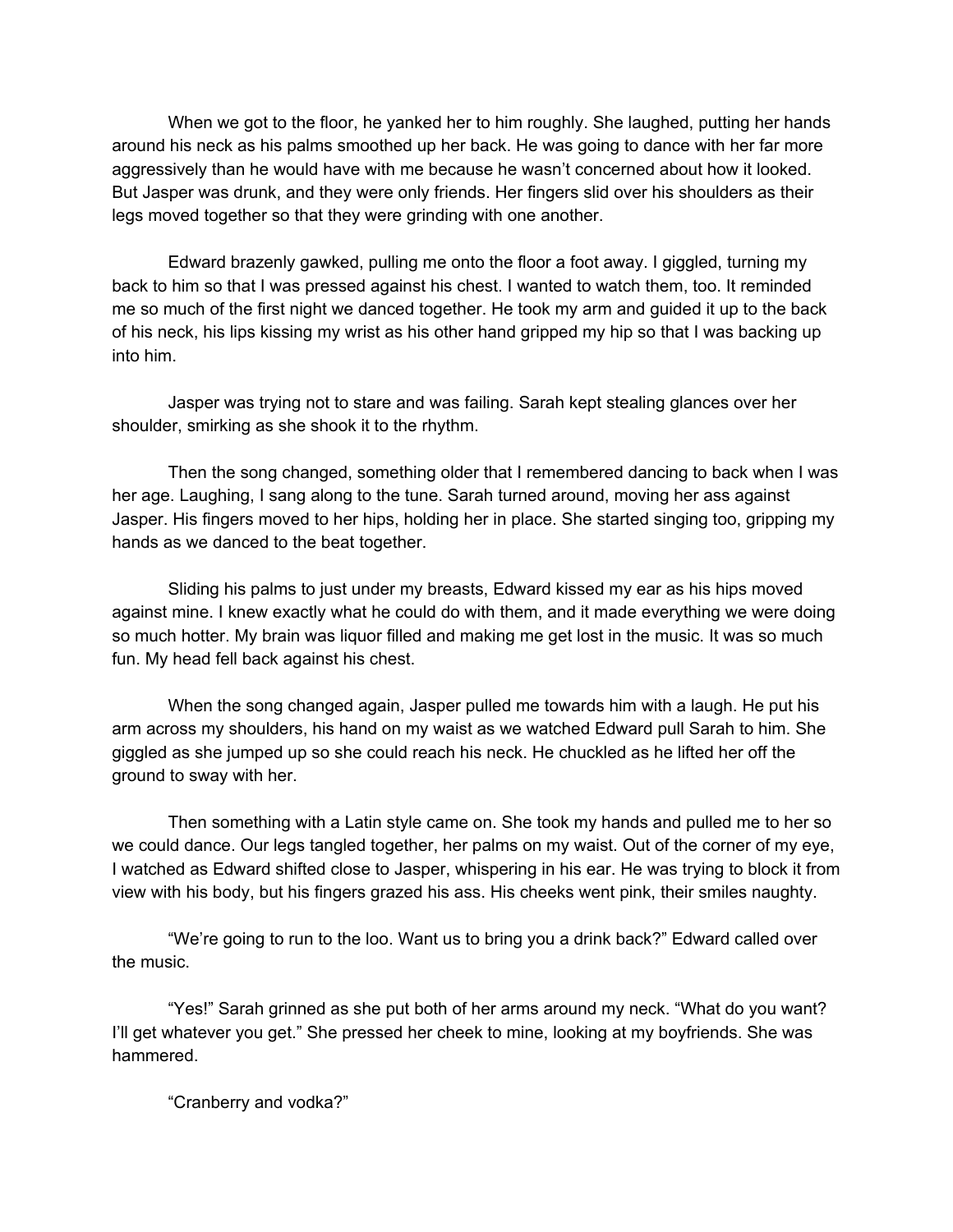"Perfect," she agreed. He winked at me before sneaking off to have a few moments alone with Jasper. I hoped they got to make out. "Damn, those are some fine-looking men."

"Yes, they are." I nodded as I watched their asses go.

"Jasper is so hot," she whispered, fanning herself. "I don't even like guys, but damn he's a good dancer."

"Mm, yeah, he is," I acknowledged, turning her so she could dance against me. I didn't want her to see my blushing face. She grabbed both of my hands, holding them out in front of her as she moved to the song. "So are you," I complimented.

"Thanks. I'm glad I had so many fun people to dance with tonight," she said as she wrapped them around her stomach.

"I'm surprised you came alone," I admitted. When my fingers moved over her abdomen for a moment, goosebumps raised. I didn't mean to tickle her.

Sighing, she bent her head back against my shoulder so she could look at me. "My date canceled on me. But I'm glad. This is better."

"Well, their loss." I squeezed her belly and pressed a quick and playful kiss on her cheek. She giggled and nodded in agreement.

We danced for hours, taking turns switching between partners. Sarah was more than a little determined to get me as drunk as possible. As the evening went on, everyone got sillier and looser. Every chance he could, Edward would touch Jasper. If anyone was watching, they could say it was just a quick brush that wasn't on purpose, but I knew better.

"I need air," I told them when my head began to swim. Sweat was dripping down my neck, my chest getting tighter. My man knew exactly where he wanted to take me. I had a feeling it was where he took our boyfriend earlier in the evening.

The bodyguard hung back outside the door on the empty rooftop. The lights of Los Angeles glowed around us, the cooler wind swirling. It was exactly what I needed.

Walking ahead of the boys, I enjoyed the sensation of the air on my face. Closing my eyes, I lifted my chin as I leaned against the wall. Edward came up behind and enveloped me in his strong arms.

He pushed his face into my hair, breathing in deeply and humming after skimming his nose over my earlobe. "It's been almost six months to the day since the last time we were on a